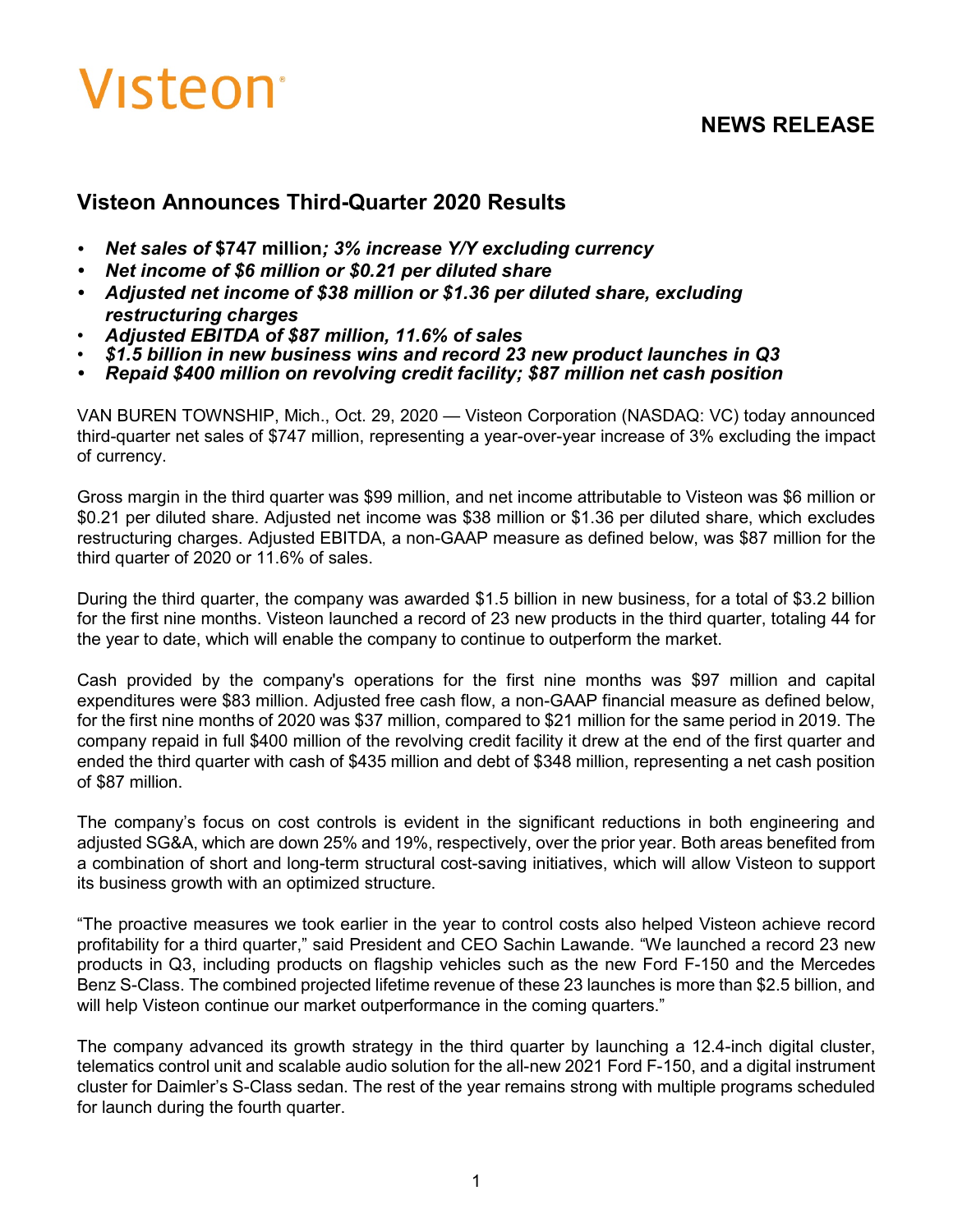New business wins were robust in the quarter. Key wins included a 12-inch display for a Japanese OEM, the success of Visteon's Android-based VW Play infotainment system, which helped the company secure a similar Android infotainment award with a U.S.-based OEM, and an extension of its previously awarded battery management system.

#### **About Visteon**

Visteon is a global technology company that designs, engineers and manufactures innovative cockpit electronics and connected car solutions for the world's major vehicle manufacturers. Visteon is driving the smart, learning, digital cockpit of the future, to improve safety and the user experience. Visteon is a global leader in cockpit electronic products including digital instrument clusters, information displays, infotainment, head-up displays, telematics, SmartCore™ cockpit domain controllers, and the DriveCore™ autonomous driving platform. Visteon also delivers artificial intelligence-based technologies, connected car, cybersecurity, interior sensing, and embedded multimedia and smartphone connectivity software solutions. Headquartered in Van Buren Township, Michigan, Visteon has approximately 10,000 employees at more than 40 facilities in 18 countries. Visteon had sales of approximately \$3 billion in 2019. Learn more at www.visteon.com.

#### **Conference Call and Presentation**

Today, Thursday, Oct. 29, at 9 a.m. ET, the company will host a conference call for the investment community to discuss the quarter's results and other related items. The conference call is available to the general public via a live audio webcast.

The dial-in numbers to participate in the call are:

U.S./Canada: 866-411-5196 Outside U.S./Canada: 970-297-2404 Conference ID: 9459369

(Call approximately 15 minutes before the start of the conference.)

The conference call and live audio webcast, related presentation materials and other supplemental information will be accessible in the [Investors](https://investors.visteon.com/events-presentations) section of Visteon's website. A news release on Visteon's third-quarter results will be available in the [News](https://www.visteon.com/newsroom/) section of the website.

A replay of the conference call will be available through the company's website or by dialing 855-859-2056 (toll-free from the U.S. and Canada) or 404-537-3406 (international). The conference ID for the phone replay is 9459369. The phone replay will be available for one week following the conference call.

 $\overline{\phantom{a}}$ 

*Use of Non-GAAP Financial Information*

Because not all companies use identical calculations, adjusted gross margin, adjusted SG&A, adjusted EBITDA, adjusted net income, adjusted EPS, free cash flow and adjusted free cash flow used throughout this press release may not be comparable to other similarly titled measures of other companies.

The company has withdrawn its financial guidance and, due to the continued uncertainty of market conditions, will not be providing revised guidance until there is better clarity regarding the COVID-19 impact.

In order to provide the forward-looking non-GAAP financial measures for full-year 2020, the company is providing reconciliations to the most directly comparable GAAP financial measures on the subsequent slides. The provision of these comparable GAAP financial measures is not intended to indicate that the company is explicitly or implicitly providing projections on those GAAP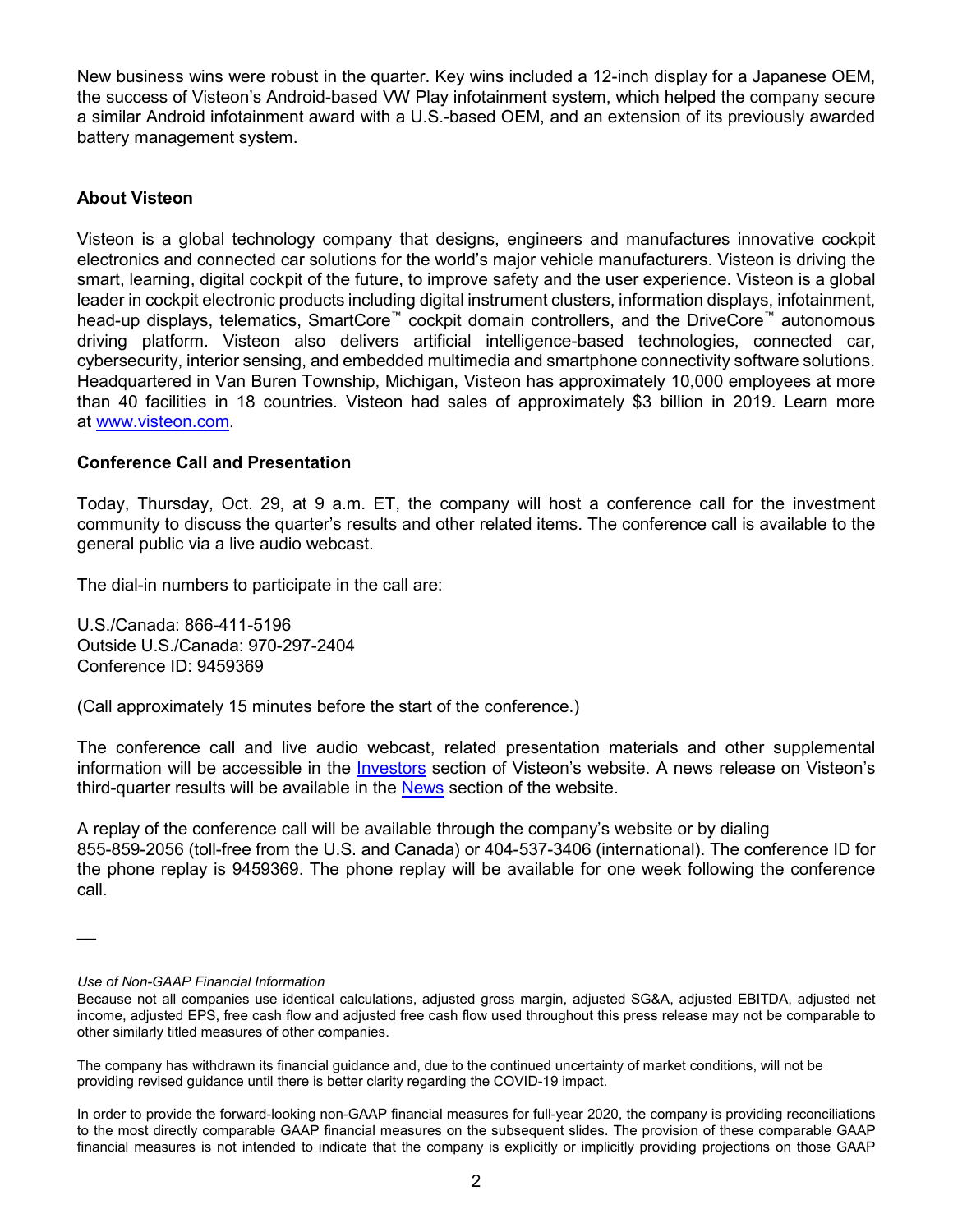financial measures, and actual results for such measures are likely to vary from those presented. The reconciliations include all information reasonably available to the company at the date of this press release and the adjustments that management can reasonably predict.

#### *Forward-looking Information*

This press release contains "forward-looking statements" within the meaning of the Private Securities Litigation Reform Act of 1995. The words "will," "may," "designed to," "outlook," "believes," "should," "anticipates," "plans," "expects," "intends," "estimates," "forecasts" and similar expressions identify certain of these forward-looking statements. Forward-looking statements are not guarantees of future results and conditions but rather are subject to various factors, risks and uncertainties that could cause our actual results to differ materially from those expressed in these forward-looking statements, including, but not limited to:

- continued and future impacts of the coronavirus (COVID-19) pandemic on our financial condition and business operations including global supply chain disruptions, market downturns, reduced consumer demand and new government actions or restrictions;
- conditions within the automotive industry, including (i) the automotive vehicle production volumes and schedules of our customers, (ii) the financial condition of our customers and the effects of any restructuring or reorganization plans that may be undertaken by our customers, including work stoppages at our customers, and (iii) possible disruptions in the supply of commodities to us or our customers due to financial distress, work stoppages, natural disasters or civil unrest;
- our ability to execute on our transformational plans and cost-reduction initiatives in the amounts and on the timing contemplated;
- our ability to satisfy future capital and liquidity requirements, including our ability to access the credit and capital markets at the times and in the amounts needed and on terms acceptable to us, our ability to comply with financial and other covenants in our credit agreements, and the continuation of acceptable supplier payment terms;
- our ability to satisfy pension and other post-employment benefit obligations;
- our ability to access funds generated by foreign subsidiaries and joint ventures on a timely and cost-effective basis;
- general economic conditions, including changes in interest rates and fuel prices, and the timing and expenses related to internal restructurings, employee reductions, acquisitions or dispositions and the effect of pension and other postemployment benefit obligations;
- increases in raw material and energy costs and our ability to offset or recover these costs, increases in our warranty, product liability and recall costs or the outcome of legal or regulatory proceedings to which we are or may become a party; and
- those factors identified in our filings with the SEC (including our Annual Report on Form 10-K for the fiscal year ended December 31, 2019, as updated by our subsequent filings with the Securities and Exchange Commission).

Caution should be taken not to place undue reliance on our forward-looking statements, which represent our view only as of the date of this press release, and which we assume no obligation to update. The financial results presented herein are preliminary and unaudited; final financial results will be included in the company's Quarterly Report on Form 10-Q for the fiscal quarter ended Sept. 30, 2020. New business wins, re-wins and backlog do not represent firm orders or firm commitments from customers, but are based on various assumptions, including the timing and duration of product launches, vehicle production levels, customer cancellations, installation rates, customer price reductions and currency exchange rates.

#### **Follow Visteon:**



Contacts:

Media:

Dave Barthmuss 805-660-1914 dave.barthmuss@visteon.com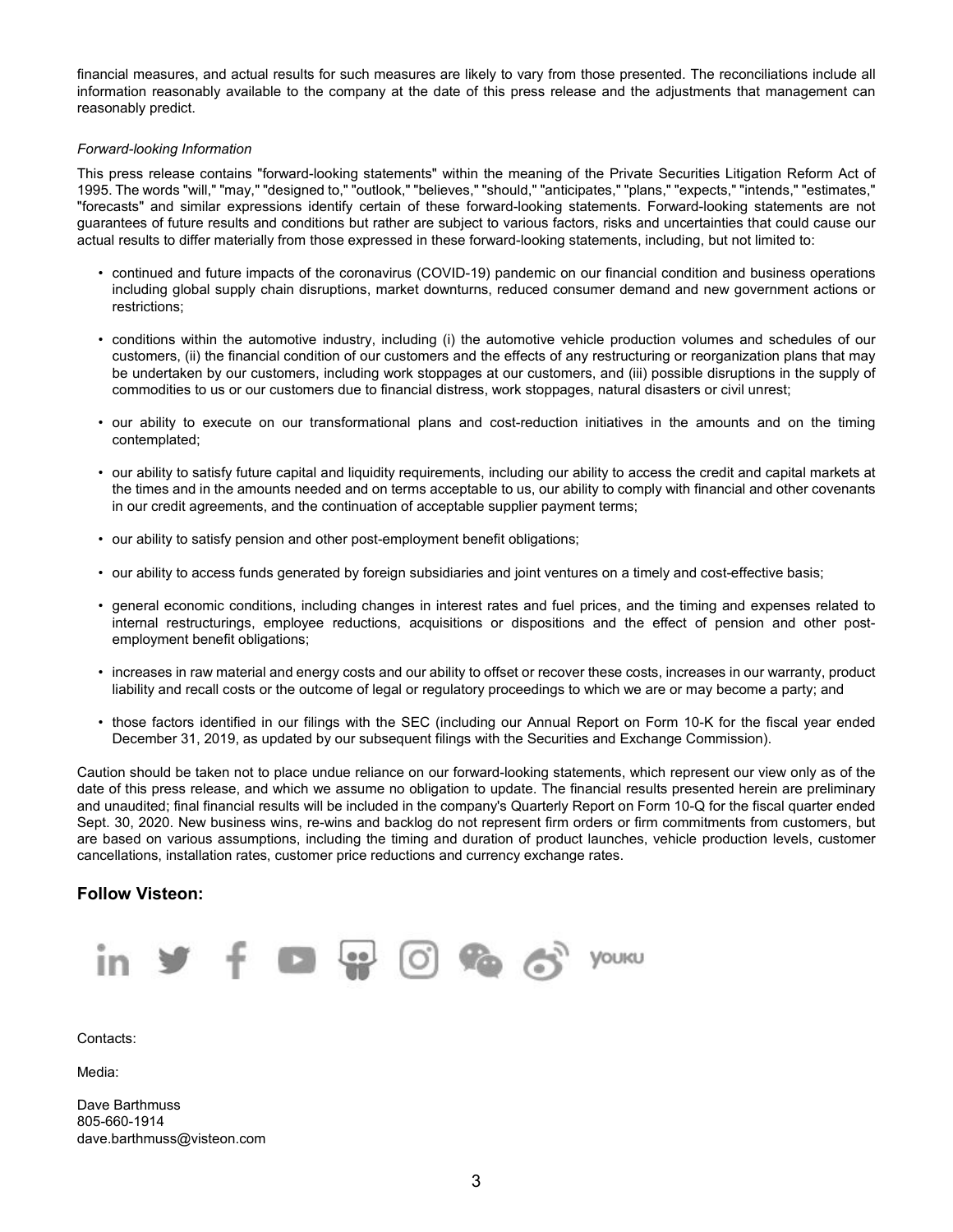Investors:

Kris Doyle 201-247-3050 kdoyle@visteon.com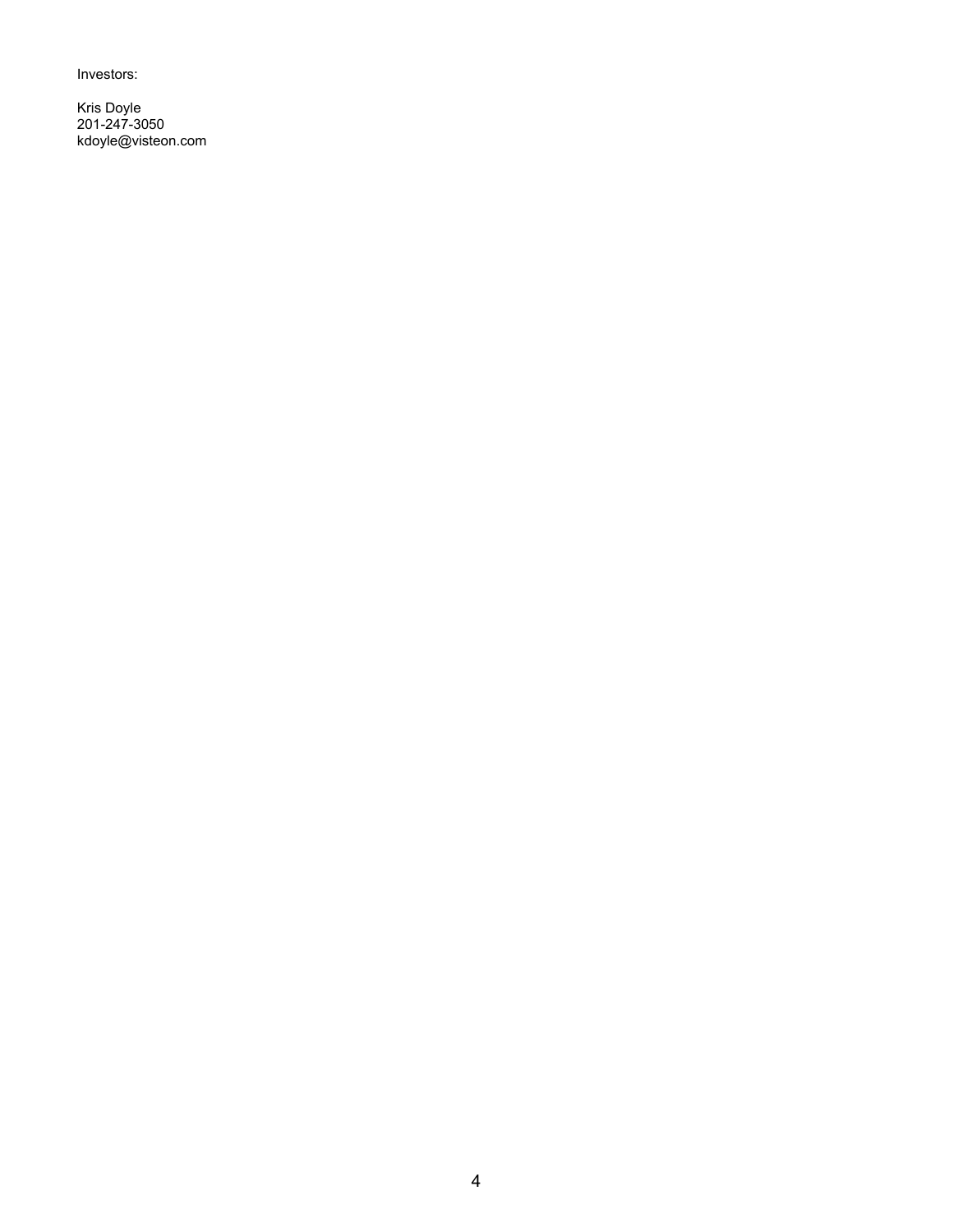## **VISTEON CORPORATION AND SUBSIDIARIES CONSOLIDATED STATEMENTS OF COMPREHENSIVE INCOME (LOSS)**

#### *(In millions except per share amounts)*

*(Unaudited)*

|                                                                       | <b>Three Months Ended</b><br>September 30, |       |    |                | <b>Nine Months Ended</b> |               |      |                |  |
|-----------------------------------------------------------------------|--------------------------------------------|-------|----|----------------|--------------------------|---------------|------|----------------|--|
|                                                                       |                                            |       |    |                |                          | September 30, |      |                |  |
|                                                                       |                                            | 2020  |    | 2019           |                          | 2020          | 2019 |                |  |
| Net sales                                                             | \$                                         | 747   | \$ | 731            | \$                       | 1,761         | \$   | 2,201          |  |
| Cost of sales                                                         |                                            | (648) |    | (647)          |                          | (1,605)       |      | (1,981)        |  |
| Gross margin                                                          |                                            | 99    |    | 84             |                          | 156           |      | 220            |  |
| Selling, general and administrative expenses                          |                                            | (45)  |    | (52)           |                          | (140)         |      | (167)          |  |
| Restructuring expense, net                                            |                                            | (32)  |    | (1)            |                          | (69)          |      | (2)            |  |
| Interest expense, net                                                 |                                            | (5)   |    | (3)            |                          | (10)          |      | (7)            |  |
| Equity in net income of non-consolidated affiliates                   |                                            | 2     |    | 1              |                          | 4             |      | 7              |  |
| Other income, net                                                     |                                            | 3     |    | $\overline{c}$ |                          | 10            |      | 7              |  |
| Income (loss) before income taxes                                     |                                            | 22    |    | 31             |                          | (49)          |      | 58             |  |
| Provision for income taxes                                            |                                            | (12)  |    | (13)           |                          | (19)          |      | (16)           |  |
| Net income (loss)                                                     |                                            | 10    |    | 18             |                          | (68)          |      | 42             |  |
| Net income attributable to non-controlling interests                  |                                            | (4)   |    | (4)            |                          | (6)           |      | (7)            |  |
| Net income (loss) attributable to Visteon Corporation                 | \$                                         | 6     | \$ | 14             | \$                       | (74)          | $\$$ | 35             |  |
| Comprehensive income (loss)                                           | \$                                         | 30    | \$ | (4)            | \$                       | (80)          | \$   | 21             |  |
| Less: Comprehensive income attributable to non-controlling interests  |                                            | 7     |    | $\mathbf{1}$   |                          | 9             |      | $\overline{4}$ |  |
| Comprehensive income (loss) attributable to Visteon Corporation       | \$                                         | 23    | \$ | (5)            | $\mathcal{S}$            | (89)          | \$   | 17             |  |
| Basic earnings (loss) per share attributable to Visteon Corporation   | \$                                         | 0.22  | \$ | 0.50           | \$                       | (2.65)        | \$   | 1.25           |  |
| Diluted earnings (loss) per share attributable to Visteon Corporation | \$                                         | 0.21  | \$ | 0.50           | \$                       | (2.65)        | \$   | 1.24           |  |
| Average shares outstanding (in millions)                              |                                            |       |    |                |                          |               |      |                |  |
| <b>Basic</b>                                                          |                                            | 27.8  |    | 28.0           |                          | 27.9          |      | 28.1           |  |
| Diluted                                                               |                                            | 28.0  |    | 28.1           |                          | 27.9          |      | 28.2           |  |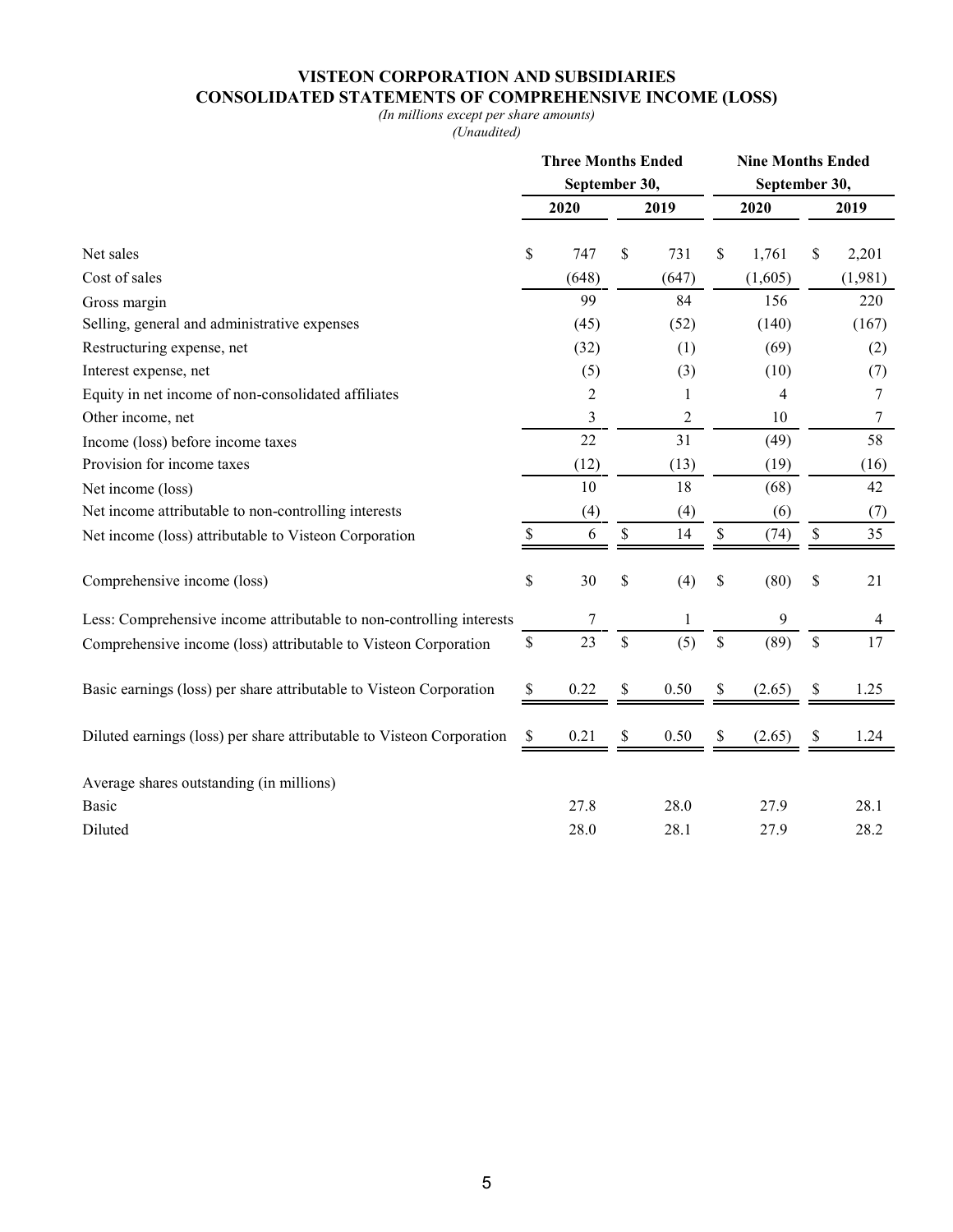## **VISTEON CORPORATION AND SUBSIDIARIES CONSOLIDATED BALANCE SHEETS**

*(In millions)*

|                                                | (Unaudited) |               |              |         |  |  |  |
|------------------------------------------------|-------------|---------------|--------------|---------|--|--|--|
|                                                |             | September 30, | December 31, |         |  |  |  |
| <b>ASSETS</b>                                  |             | 2020          | 2019         |         |  |  |  |
| Cash and equivalents                           | \$          | 431           | \$           | 466     |  |  |  |
| Restricted cash                                |             | 4             |              | 3       |  |  |  |
| Accounts receivable, net                       |             | 476           |              | 514     |  |  |  |
| Inventories, net                               |             | 164           |              | 169     |  |  |  |
| Other current assets                           |             | 193           |              | 193     |  |  |  |
| Total current assets                           |             | 1,268         |              | 1,345   |  |  |  |
|                                                |             |               |              |         |  |  |  |
| Property and equipment, net                    |             | 418           |              | 436     |  |  |  |
| Intangible assets, net                         |             | 126           |              | 127     |  |  |  |
| Right-of-use assets                            |             | 168           |              | 165     |  |  |  |
| Investments in non-consolidated affiliates     |             | 51            |              | 48      |  |  |  |
| Other non-current assets                       |             | 133           |              | 150     |  |  |  |
| Total assets                                   | \$          | 2,164         | $\$$         | 2,271   |  |  |  |
|                                                |             |               |              |         |  |  |  |
| <b>LIABILITIES AND EQUITY</b>                  |             |               |              |         |  |  |  |
| Short-term debt                                | \$          |               | \$           | 37      |  |  |  |
| Accounts payable                               |             | 494           |              | 511     |  |  |  |
| Accrued employee liabilities                   |             | 74            |              | 73      |  |  |  |
| Current lease liability                        |             | 31            |              | 30      |  |  |  |
| Other current liabilities                      |             | 189           |              | 147     |  |  |  |
| Total current liabilities                      |             | 788           |              | 798     |  |  |  |
| Long-term debt, net                            |             | 348           |              | 348     |  |  |  |
| Employee benefits                              |             | 280           |              | 292     |  |  |  |
| Non-current lease liability                    |             | 145           |              | 139     |  |  |  |
| Deferred tax liabilities                       |             | 29            |              | 27      |  |  |  |
| Other non-current liabilities                  |             | 72            |              | 72      |  |  |  |
|                                                |             |               |              |         |  |  |  |
| Stockholders' equity:                          |             |               |              |         |  |  |  |
| Common stock                                   |             | 1             |              | 1       |  |  |  |
| Additional paid-in capital                     |             | 1,344         |              | 1,342   |  |  |  |
| Retained earnings                              |             | 1,605         |              | 1,679   |  |  |  |
| Accumulated other comprehensive loss           |             | (282)         |              | (267)   |  |  |  |
| Treasury stock                                 |             | (2, 283)      |              | (2,275) |  |  |  |
| Total Visteon Corporation stockholders' equity |             | 385           |              | 480     |  |  |  |
| Non-controlling interests                      |             | 117           |              | 115     |  |  |  |
| Total equity                                   |             | 502           |              | 595     |  |  |  |
| Total liabilities and equity                   |             | 2,164         | \$           | 2,271   |  |  |  |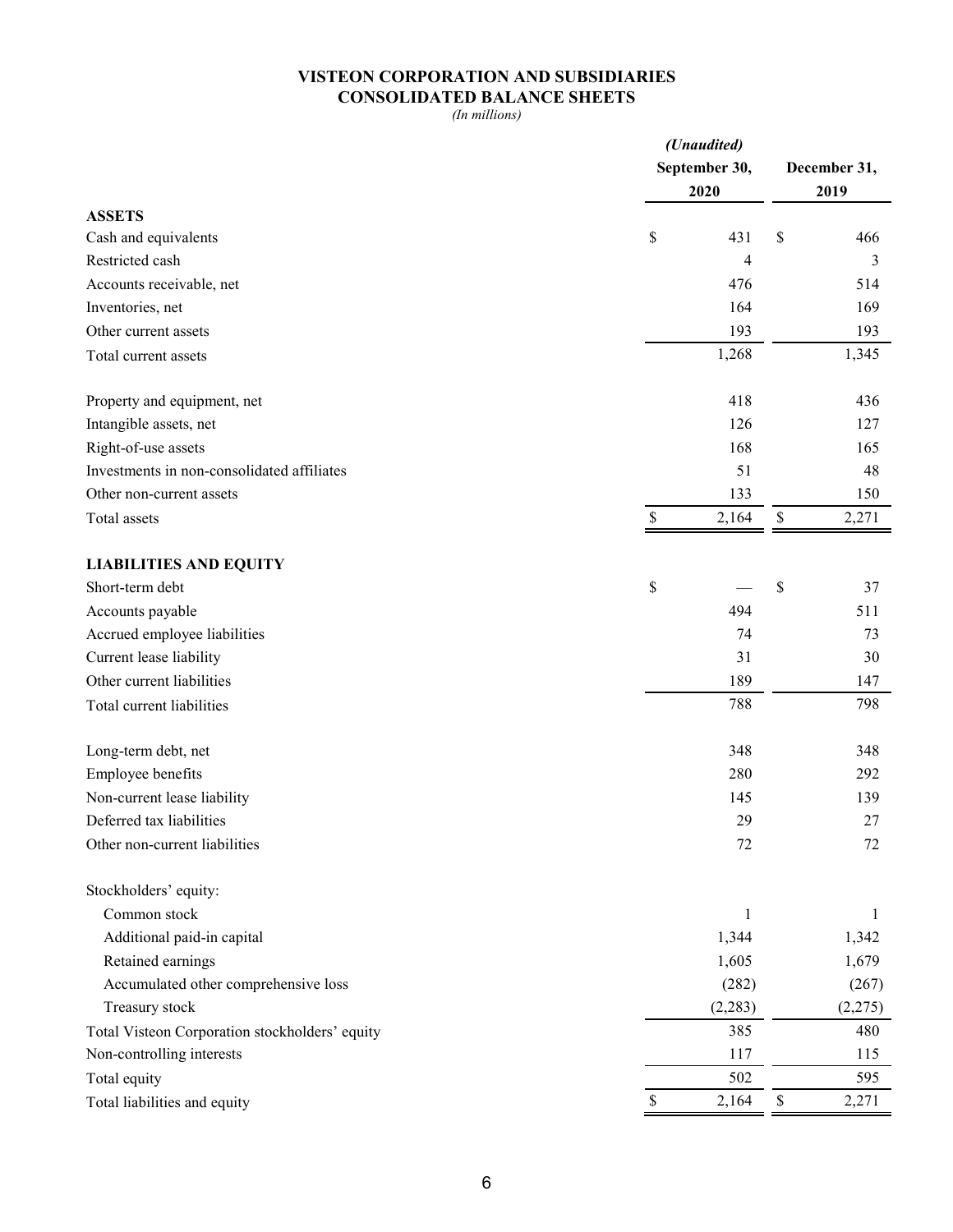## **VISTEON CORPORATION AND SUBSIDIARIES CONSOLIDATED STATEMENTS OF CASH FLOWS**

#### *(In millions) (Unaudited)*

|                                                                                                         | <b>Three Months Ended</b> |       |             |      |               | <b>Nine Months Ended</b> |      |                |  |  |
|---------------------------------------------------------------------------------------------------------|---------------------------|-------|-------------|------|---------------|--------------------------|------|----------------|--|--|
|                                                                                                         | September 30,             |       |             |      | September 30, |                          |      |                |  |  |
|                                                                                                         |                           | 2020  |             | 2019 | 2020          |                          | 2019 |                |  |  |
| <b>OPERATING</b>                                                                                        |                           |       |             |      |               |                          |      |                |  |  |
| Net income (loss)                                                                                       | \$                        | 10    | \$          | 18   | \$            | (68)                     | \$   | 42             |  |  |
| Adjustments to reconcile net income (loss) to net cash provided from (used<br>by) operating activities: |                           |       |             |      |               |                          |      |                |  |  |
| Depreciation and amortization                                                                           |                           | 25    |             | 25   |               | 75                       |      | 74             |  |  |
| Non-cash stock-based compensation                                                                       |                           | 4     |             | 3    |               | 13                       |      | 14             |  |  |
| Equity in net income (loss) of non-consolidated affiliates, net of<br>dividends remitted                |                           | (2)   |             | (1)  |               | (4)                      |      | (7)            |  |  |
| Other non-cash items                                                                                    |                           | (1)   |             |      |               | 1                        |      | 5              |  |  |
| Changes in assets and liabilities:                                                                      |                           |       |             |      |               |                          |      |                |  |  |
| Accounts receivable                                                                                     |                           | (132) |             | (1)  |               | 38                       |      | 17             |  |  |
| Inventories                                                                                             |                           | 10    |             | (10) |               | 5                        |      | (13)           |  |  |
| Accounts payable                                                                                        |                           | 160   |             | 29   |               | 11                       |      | 49             |  |  |
| Other assets and other liabilities                                                                      |                           | 36    |             | (6)  |               | 26                       |      | (63)           |  |  |
| Net cash provided from operating activities                                                             |                           | 110   |             | 57   |               | 97                       |      | 118            |  |  |
| <b>INVESTING</b>                                                                                        |                           |       |             |      |               |                          |      |                |  |  |
| Capital expenditures, including intangibles                                                             |                           | (18)  |             | (38) |               | (83)                     |      | (109)          |  |  |
| Loan repayments from non-consolidated affiliates                                                        |                           |       |             | 9    |               | 2                        |      | 11             |  |  |
| Net investment hedge                                                                                    |                           | 1     |             |      |               | 7                        |      | $\overline{4}$ |  |  |
| Other                                                                                                   |                           | (3)   |             |      |               | (3)                      |      | (2)            |  |  |
| Net cash used by investing activities                                                                   |                           | (20)  |             | (29) |               | (77)                     |      | (96)           |  |  |
| <b>FINANCING</b>                                                                                        |                           |       |             |      |               |                          |      |                |  |  |
| Borrowings on revolving credit facility                                                                 |                           |       |             |      |               | 400                      |      |                |  |  |
| Payments on revolving credit facility                                                                   |                           | (400) |             |      |               | (400)                    |      |                |  |  |
| Repurchase of common stock                                                                              |                           |       |             |      |               | (16)                     |      | (20)           |  |  |
| Dividends paid to non-controlling interests                                                             |                           |       |             | (7)  |               | (7)                      |      | (7)            |  |  |
| Short-term debt repayments, net                                                                         |                           | (23)  |             | (5)  |               | (37)                     |      | (8)            |  |  |
| Net cash used by financing activities                                                                   |                           | (423) |             | (12) |               | (60)                     |      | (35)           |  |  |
| Effect of exchange rate changes on cash                                                                 |                           | 9     |             | (8)  |               | 6                        |      | (8)            |  |  |
| Net increase (decrease) in cash                                                                         |                           | (324) |             | 8    |               | (34)                     |      | (21)           |  |  |
| Cash and restricted cash at beginning of the period                                                     |                           | 759   |             | 438  |               | 469                      |      | 467            |  |  |
| Cash and restricted cash at end of the period                                                           | \$                        | 435   | $\mathbb S$ | 446  | \$            | 435                      | \$   | 446            |  |  |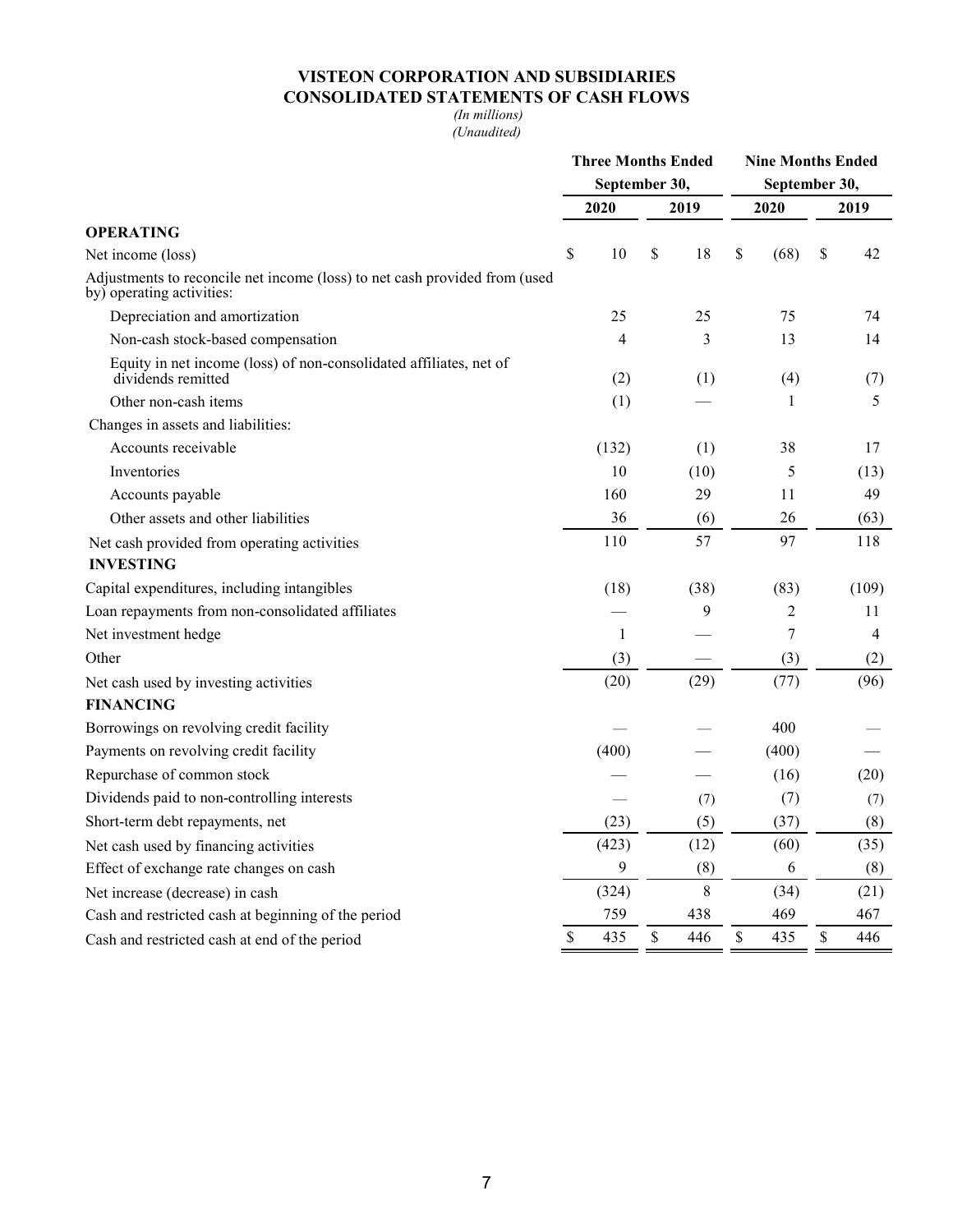#### **VISTEON CORPORATION AND SUBSIDIARIES RECONCILIATION OF NON-GAAP FINANCIAL MEASURES**

*(In millions except per share amounts)* 

*(Unaudited)*

**Adjusted EBITDA:** Adjusted EBITDA is presented as a supplemental measure of the Company's performance that management believes is useful to investors because the excluded items may vary significantly in timing or amounts and/or may obscure trends useful in evaluating and comparing the Company's operating activities across reporting periods. The Company defines Adjusted EBITDA as net income attributable to the Company adjusted to eliminate the impact of depreciation and amortization, restructuring expense, net interest expense, loss on divestiture, equity in net income of non-consolidated affiliates, gain on nonconsolidated affiliate transactions, provision for income taxes, discontinued operations, net income attributable to non-controlling interests, non-cash stock-based compensation expense, and other gains and losses not reflective of the Company's ongoing operations. Because not all companies use identical calculations, this presentation of Adjusted EBITDA may not be comparable to similarly titled measures of other companies.

|                                                       | <b>Three Months Ended</b> | <b>Nine Months Ended</b> |      |     |      |               |    |      |  |  |
|-------------------------------------------------------|---------------------------|--------------------------|------|-----|------|---------------|----|------|--|--|
| Visteon:                                              | September 30,             |                          |      |     |      | September 30, |    |      |  |  |
|                                                       | 2020                      |                          | 2019 |     | 2020 |               |    | 2019 |  |  |
| Net income (loss) attributable to Visteon Corporation | ъ                         | 6                        | S    | 14  | \$   | (74)          | \$ | 35   |  |  |
| Depreciation and amortization                         |                           | 25                       |      | 25  |      | 75            |    | 74   |  |  |
| Provision for income taxes                            |                           | 12                       |      | 13  |      | 19            |    | 16   |  |  |
| Non-cash, stock-based compensation expense            |                           | 4                        |      | 3   |      | 13            |    | 14   |  |  |
| Interest expense, net                                 |                           |                          |      | 3   |      | 10            |    |      |  |  |
| Net income attributable to non-controlling interests  |                           | 4                        |      | 4   |      | 6             |    |      |  |  |
| Restructuring expense, net                            |                           | 32                       |      |     |      | 69            |    |      |  |  |
| Equity in net income of non-consolidated affiliates   |                           | (2)                      |      | (1) |      | (4)           |    | (7)  |  |  |
| Other                                                 |                           |                          |      |     |      | 3             |    |      |  |  |
| Adjusted EBITDA                                       |                           | 87                       |      | 62  |      | 117           |    | 149  |  |  |

Adjusted EBITDA is not a recognized term under U.S. GAAP and does not purport to be a substitute for net income as an indicator of operating performance or cash flows from operating activities as a measure of liquidity. Adjusted EBITDA has limitations as an analytical tool and is not intended to be a measure of cash flow available for management's discretionary use, as it does not consider certain cash requirements such as interest payments, tax payments and debt service requirements. In addition, the Company uses Adjusted EBITDA (i) as a factor in incentive compensation decisions, (ii) to evaluate the effectiveness of the Company's business strategies, and (iii) because the Company's credit agreements use similar measures for compliance with certain covenants.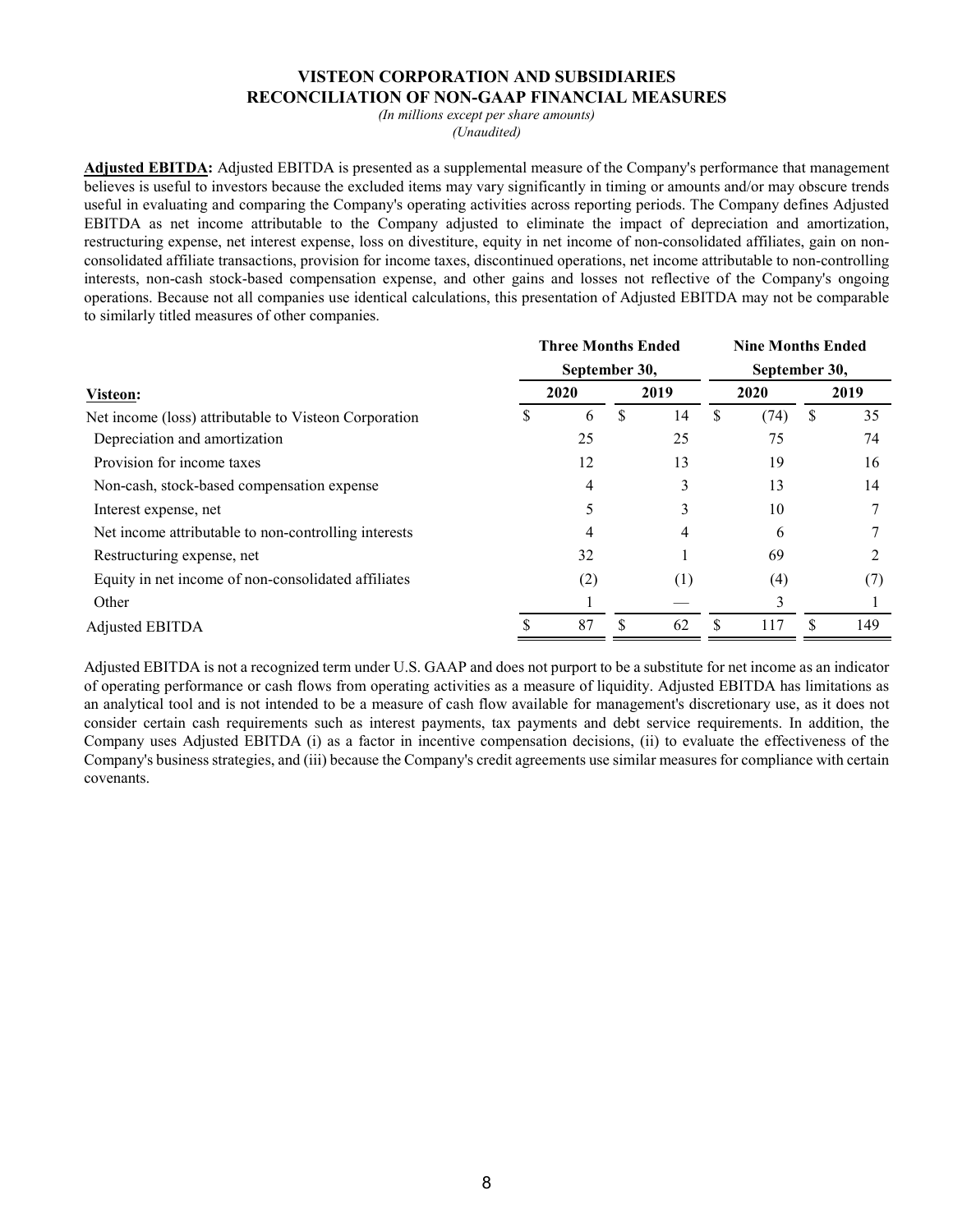**Free Cash Flow and Adjusted Free Cash Flow**: Free cash flow and Adjusted free cash flow are presented as supplemental measures of the Company's liquidity that management believes are useful to investors in analyzing the Company's ability to service and repay its debt. The Company defines Free cash flow as cash flow provided from operating activities less capital expenditures, including intangibles. The Company defines Adjusted free cash flow as cash flow provided from operating activities less capital expenditures, including intangibles as further adjusted for restructuring related payments. Free cash flow and Adjusted free cash flow include amounts associated with discontinued operations. Because not all companies use identical calculations, this presentation of Free cash flow and Adjusted free cash flow may not be comparable to other similarly titled measures of other companies.

|                                             | <b>Three Months Ended</b><br>September 30, |      |          |      |              | <b>Nine Months Ended</b> |      |       |  |  |  |
|---------------------------------------------|--------------------------------------------|------|----------|------|--------------|--------------------------|------|-------|--|--|--|
|                                             |                                            |      |          |      |              | September 30,            |      |       |  |  |  |
| <b>Total Visteon:</b>                       | 2020                                       |      | 2019     |      | 2020         |                          | 2019 |       |  |  |  |
| Cash provided from operating activities     |                                            | 110  | <b>S</b> | 57   |              | 97                       |      | 118   |  |  |  |
| Capital expenditures, including intangibles |                                            | (18) |          | (38) |              | (83)                     |      | (109) |  |  |  |
| Free cash flow                              | S                                          | 92   | S        | 19   | <sup>8</sup> | 14                       | S    | Q     |  |  |  |
| Restructuring related payments              |                                            | 11   |          | 4    |              | 23                       |      | 12    |  |  |  |
| Adjusted free cash flow                     |                                            | 103  | S        | 23   |              | 37                       |      | 21    |  |  |  |

Free cash flow and Adjusted free cash flow are not recognized terms under U.S. GAAP and do not purport to be a substitute for cash flows from operating activities as a measure of liquidity. Free cash flow and Adjusted free cash flow have limitations as analytical tools as they do not reflect cash used to service debt and do not reflect funds available for investment or other discretionary uses. In addition, the Company uses Free cash flow and Adjusted free cash flow (i) as factors in incentive compensation decisions and (ii) for planning and forecasting future periods.